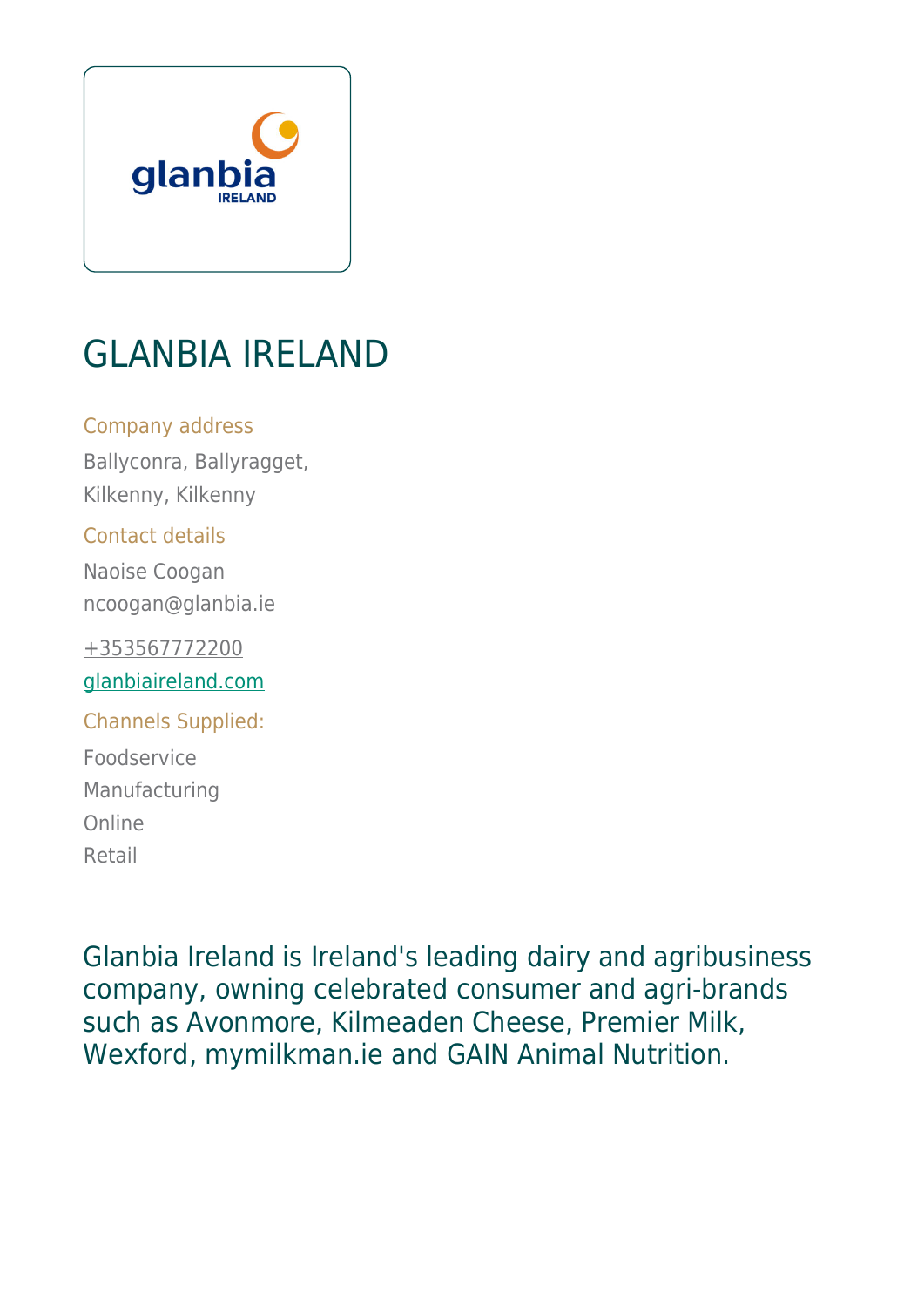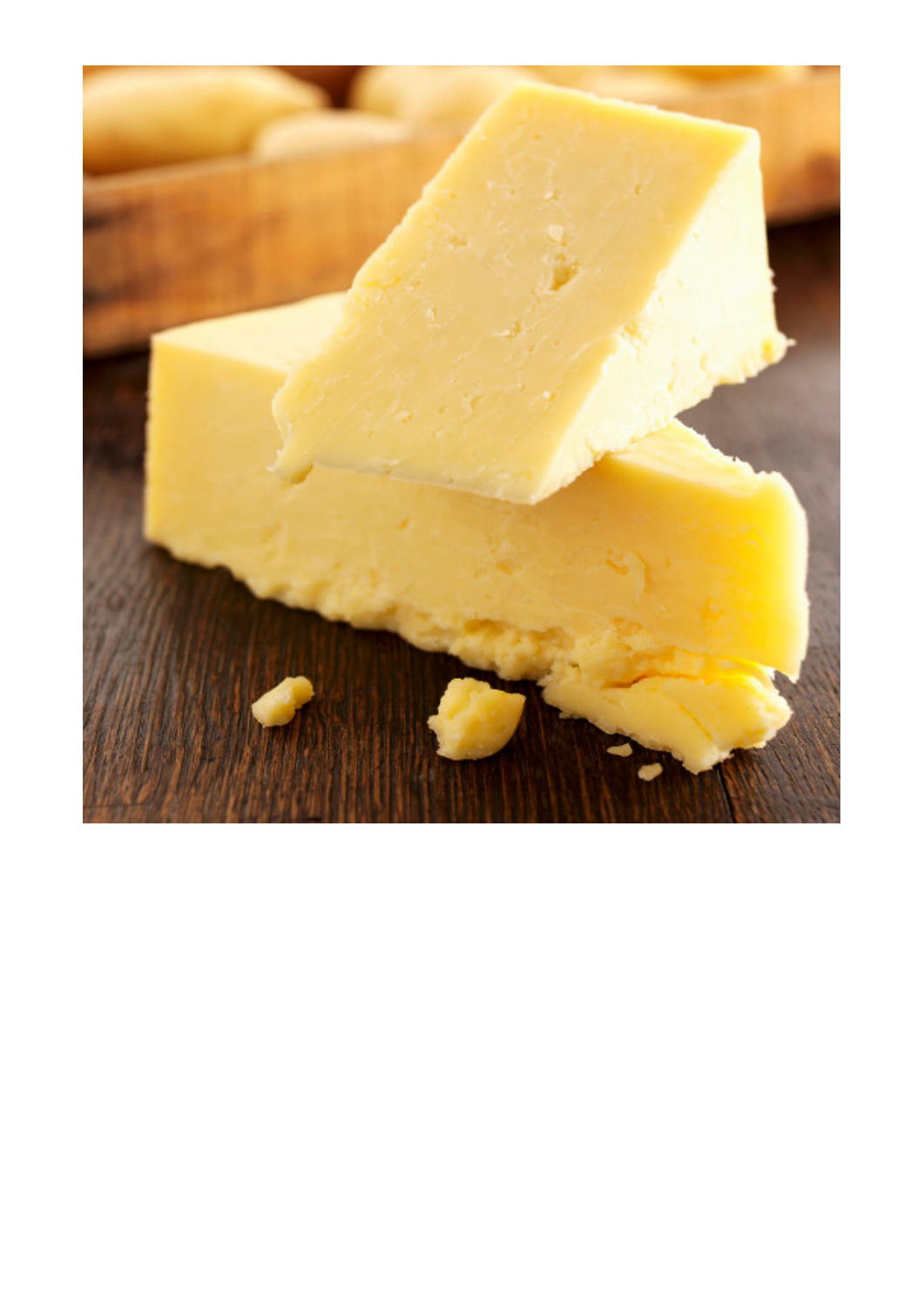Exporting quality dairy and agri-ingredients as well as branded products to over 60 countries, Glanbia Ireland produces choice dairy products from grass-fed, pasture raised dairy herds.

Drawing from a 2.4 billion litre milk pool supplied by 4,800 family farms, combined with locally produced grains and state-of-the-art milling, this unique platform provides fully traceable and sustainably produced products.

Glanbia Ireland is a joint venture, 60% owned by Glanbia Co-op and 40% owned by Glanbia plc. Established in July 2017, it combines Glanbia Ingredients Ireland, Glanbia Consumer Products and Glanbia Agribusiness. With annual revenue of €1.5bn, Glanbia Ireland has 11 processing plants, 53 agri-branches and over 1,800 employees.

### Why Us

Glanbia Ireland is a world-class, ambitious, integrated agri-food and nutrition business.

With a diverse portfolio of quality ingredients, as well as leading consumer and agri-brands, it has proven talent to succeed in the global market.

#### Our product range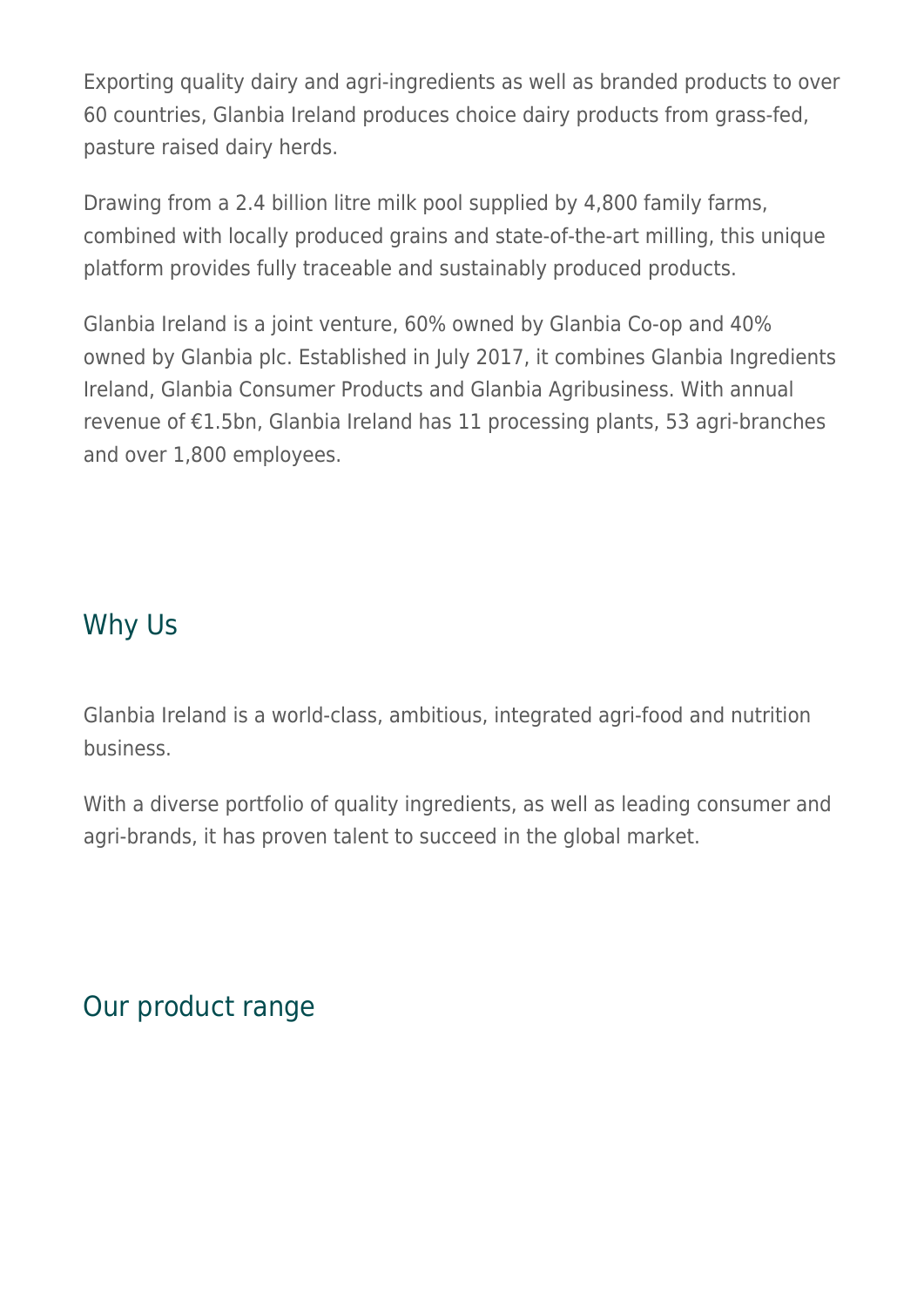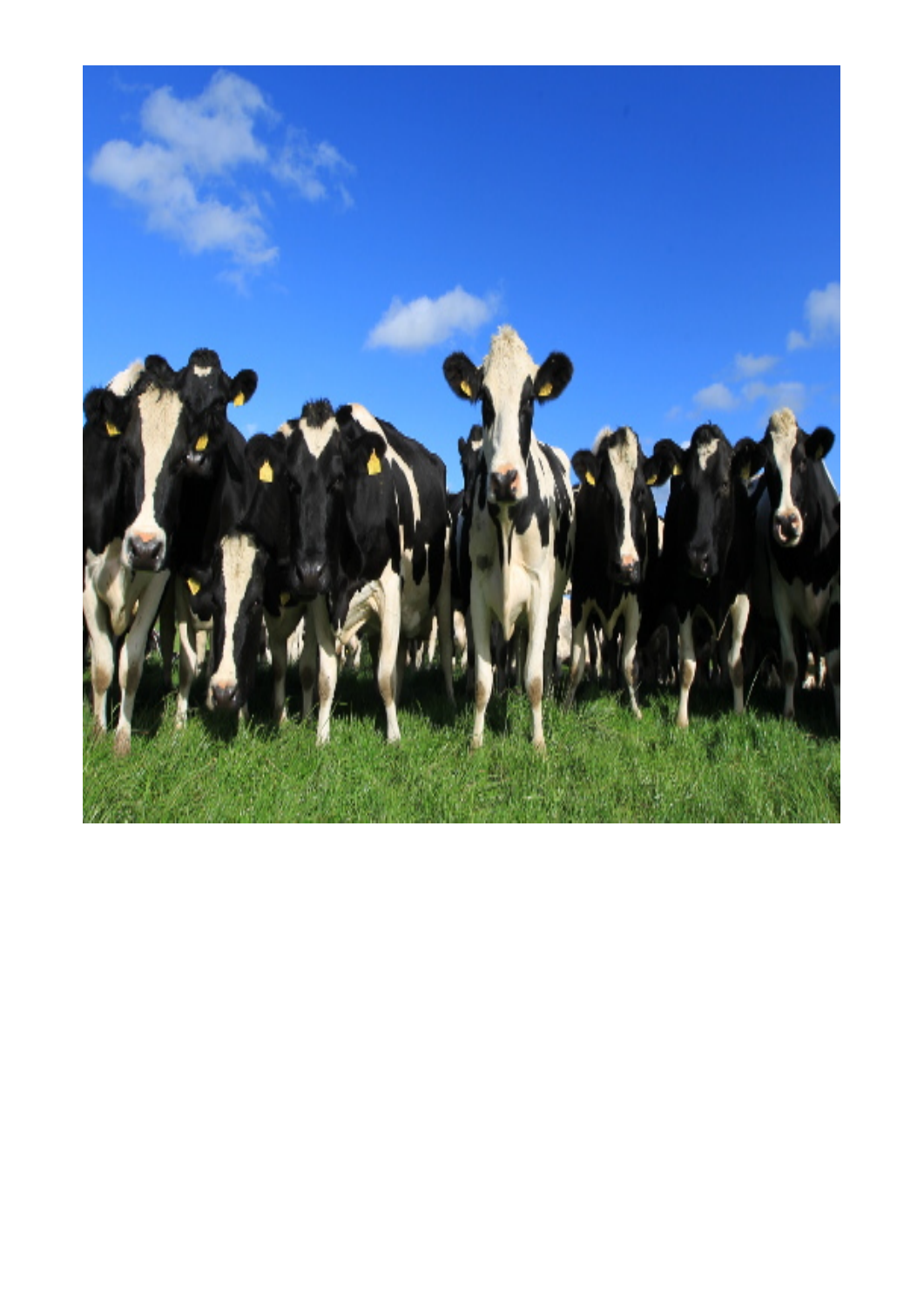Dry Blend Skim & Whole Milk Powders Lactose MPC Specialist Blends EMP Wet Blend Skim & Whole Milk Powders Whey Protein Concentrates & Isolates Enriched Milk Powder Caseins Butter Cheese Buttermilk (BMP) Skim Milk Powder Cheese Curds, Cheddar, Cagliata Buttermilk Powder UHT Full Cream Milk UHT Low-Fat Milk UHT Skimmed Milk UHT Single Cream UHT Whipping Cream

#### Markets supplied

Africa

Asia Pacific

Australia

China

Europe

Middle East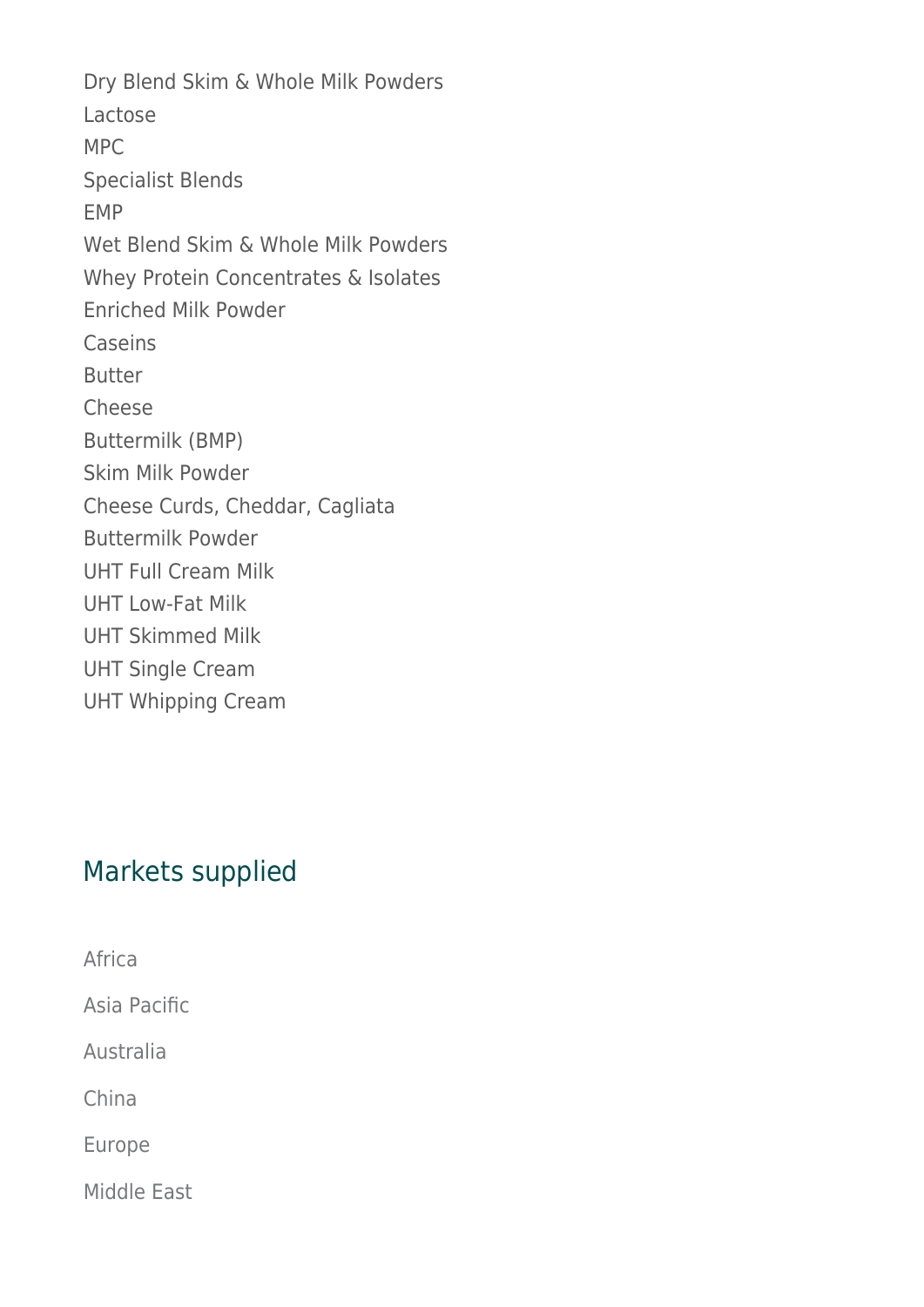North America South America UK & NI

## **Sustainability**

•Glanbia Ireland is a founding member and strong supporter of the Origin Green programme since 2012 and have woven sustainable co-operation and collaboration into the company's corporate values.

•From October 2020 to year end, over 30,000 trees and hedging plants were reported distributed in less than 3 months.

•As part of the Operation Pollination, Glanbia Ireland worked with its Country Life Garden centres to launch 'take the pledge' in July 2020 encouraging members of the public to plant wildflowers, bug hotels and other supporting actions.

•Glanbia report over 1,600 pledges registered online.

## Our Accreditations

- $-BRC$
- Halal
- Origin Green Verified